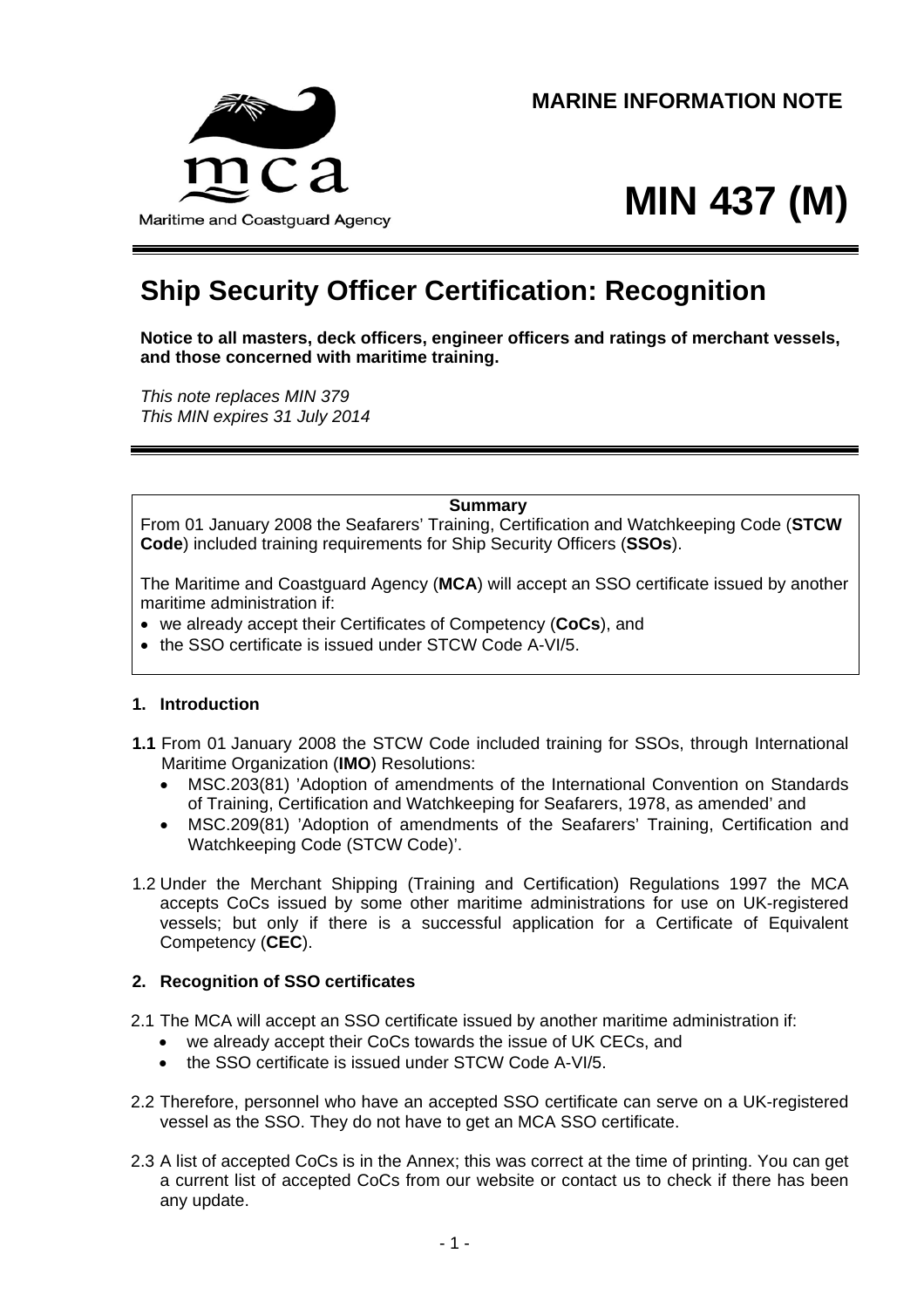#### **More Information**

Seafarer Training & Certification Branch Maritime and Coastguard Agency Bay 1/17 Spring Place 105 Commercial Road Southampton SO15 1EG

Tel : +44 (0) 23 8032 9231 Fax : +44 (0) 23 8032 9252 e-mail: exams.section@mcga.gov.uk

General Inquiries: [infoline@mcga.gov.uk](mailto:infoline@mcga.gov.uk)

MCA Website Address: www.mcga.gov.uk

File Ref: MC 124/001/0024

Published: July 2012 Please note that all addresses and telephone numbers are correct at time of publishing





An executive agency of the Department for

## *Safer Lives, Safer Ships, Cleaner Seas*